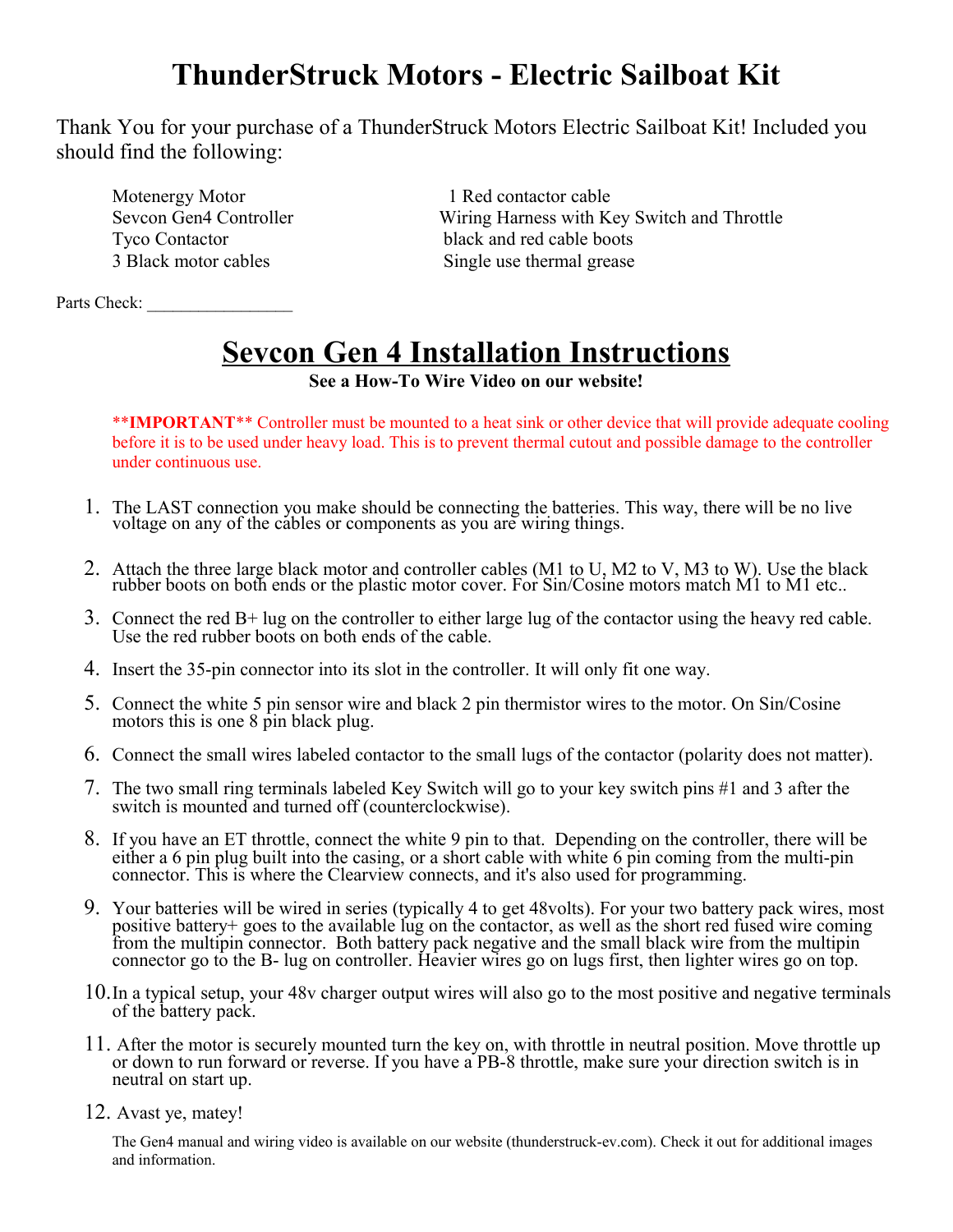# **Sailboat Specific Notes**

- 13.Everyone's boat is a little different from the next. This is a DIY kit and we can't include everything in our instructions, so it's best to have a trained electrician familiar with DC power oversee your installation as a safety precaution. If you're using battery packs higher than 48v, it is required to have a licensed electrician look over your system.
- 14.Check and follow local laws as they vary regarding necessary wiring requirements. You may for instance be required to have the AC side of your charger grounded to the hull. The Coast Guard Electrical Law regulations are available at Thunderstruck-ev.com/product-manuals-and-data-sheets.html
- 15. If following the ABYC code you'll need to address several design elements such as, but not limited to: A) Battery Monitoring B) Labeling of Cables, Batteries etc. C) Cable Conduit D) Battery Disconnect E) Fault Monitoring F) Not grounding the traction battery pack, but grounding non-current carrying conductors.
- 16.Batteries on a sailboat should be hard mounted low and near the center of the craft. Be aware that flooded batteries may spill corrosive fluid.
- 17.Batteries make explosive gases when charging; fresh air ventilation is necessary. Even though the motor is brushless and won't cause arcing, other onboard sources could potentially be ignition sources, like plugging in or unplugging a charger, loose electrical connections, or other dc switches. The Tyco contactor is sealed and should not spark.
- 18.The motor also needs circulating air, as it is air cooled. If it's too hot to hold your hand on then it is getting too hot. This is from high continuous current draw.
- 19.ET throttles have arms on both sides. Be sure to mount so fwd is fwd and vice versa.
- 20.Your necessary battery capacity size will depend on average current draw, which we've seen can vary from 30-150 amps at full throttle. So, ideally it's best to find your boat's current draw at the speed you need then calculate your battery capacity based on that. 100Ah is a typical minimum.
- 21.When sailing, watch how your current draw changes relative to your speed. Keep current (and speed) low for long motoring; it's not unlikely that every knot increase in speed can use twice the current. There are a lot of variables that affect current draw and speed- mainly they are: hull size, condition and design, displacement, prop diameter and pitch, and wind and water condition.
- 22.Using the regen feature of the motor to charge your batteries is not always possible, but sometimes will just need to be "nudged." If the prop is not spinning while sailing at full speed, you can try giving a little throttle to get the prop spinning, then backing off the throttle as far as possible while still keeping the prop spinning. Check your current draw to confirm that energy is being produced, and not used.